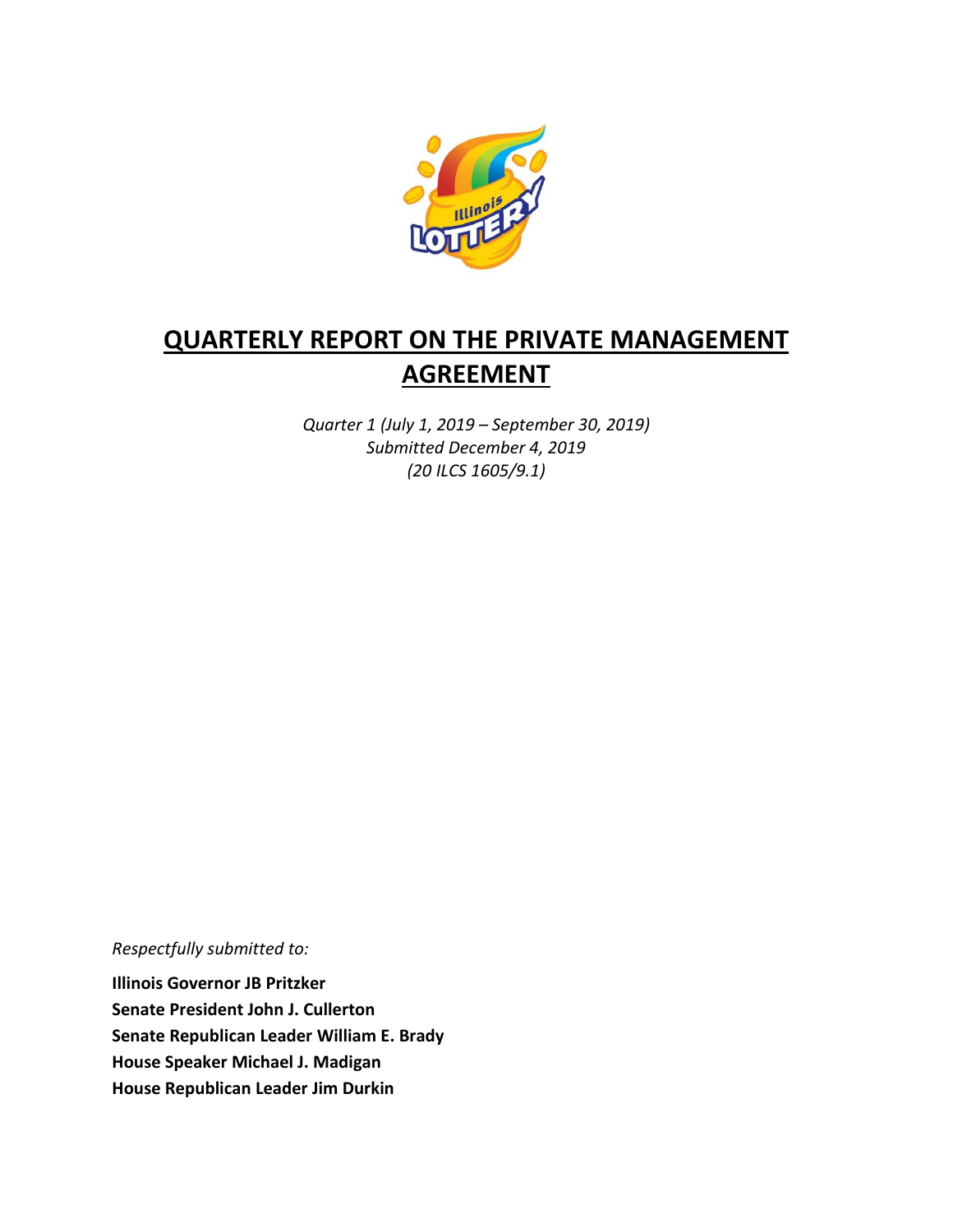## **The Illinois Lottery – Private Management Current Status**

In FY20, Camelot Illinois plans to deliver sales of \$3.292 billion, which is a projected growth of 10% versus the previous year. It projects a contribution to the state of \$795 million, which would be a \$45 million increase over FY19. FY20 Q1 sales were \$671 million, 20% of the FY20 goal, and contributions to the State in Q1, were \$160 million, or 20% of the FY20 goal.

Camelot's FY20 Business Plan is structured around five themes:

- **Touchpoints:** Communicate with target consumer segments at relevant points along the path to purchase to drive conversion.
- **Communications:** Re-establish the brand, brand messaging and personalized engagement to drive consumer reappraisal of the Illinois Lottery.
- **Experiences:** Establish the Illinois Lottery as a lottery leader by offering compelling experiences that engage the people of Illinois.
- **Delivery:** Power retail partners to deliver to the needs of their customers.
- **Advocacy:** Foster a community of advocates.

A project to modernize the look of the Illinois Lottery in retail across the state with new permanent point of sale equipment started in FY19 Q4 and continued in FY20 Q1 with installations of the new equipment in retail.

## **Overall Sales and Transfers to Good Causes**

| <b>FY20</b>    | <b>Sales</b>    | <b>Transfers to</b><br><b>Common School</b> | <b>Transfers to</b><br>Capital | <b>Transfers to</b><br><b>Special Causes</b> |
|----------------|-----------------|---------------------------------------------|--------------------------------|----------------------------------------------|
|                |                 | <b>Fund</b>                                 | <b>Projects Fund</b>           |                                              |
| Q <sub>1</sub> | \$671.1 million | \$159,413,000                               | \$18.5 million*                | \$629,641                                    |
| Q <sub>2</sub> |                 |                                             |                                |                                              |
| Q3             |                 |                                             |                                |                                              |
| Q4             |                 |                                             |                                |                                              |
| Total          | \$671.1 million | \$159,413,000                               | \$18.5 million                 | \$629,641                                    |

Below are the FY20 Quarter 1 sales and transfers to good causes:

\*-transfer made in FY20 Q1 after true-up of FY19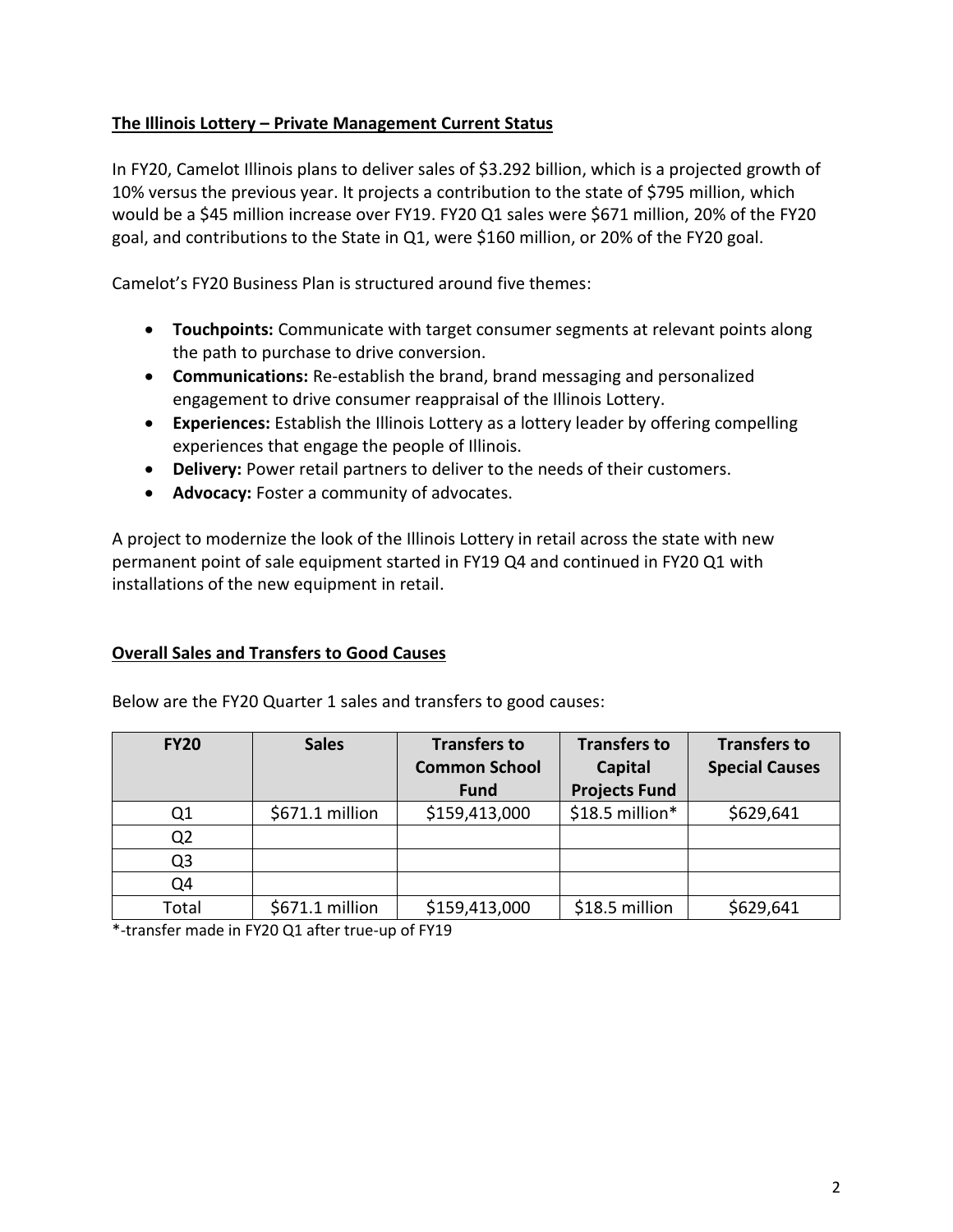| <b>Specialty Ticket Cause</b> | <b>FY20 Transfers YTD</b> |  |
|-------------------------------|---------------------------|--|
| Veterans                      | \$0                       |  |
| Ticket for the Cure           | \$0                       |  |
| The MS Project                | \$56,059                  |  |
| Red Ribbon Cash               | \$0                       |  |
| <b>Special Olympics</b>       | \$335,522                 |  |
| Police memorials              | \$238,060                 |  |
| Homelessness preventions      | \$0                       |  |

#### **iLottery Program**

PA 98-499 authorized the Lottery to sell Lotto, Mega Millions, and Powerball tickets on the internet, through a 48-month pilot program that began in January 2014. In June 2016, the Illinois Legislature removed the "pilot" designation from the iLottery program and included a sunset of July 1, 2017. That sunset date was extended to July 1, 2018. The sunset date was again extended by a year – to July 1, 2019 – under PA 100-0587. HB 3661 passed the Legislature in Spring 2019 and was signed by Gov. JB Pritzker on June 28, 2019. The bill extends the iLottery program by three years - through 2022 - and allows the Lottery to offer Lucky Day Lotto, Pick 3, and Pick 4 through the internet program without a subscription.

| <b>FY20</b> | <b>Internet Sales</b> | <b>Subscription Sales</b> | <b>Total iLottery Sales</b> |
|-------------|-----------------------|---------------------------|-----------------------------|
|             | \$8,526,940           | \$4,129,433               | \$12,656,373                |
|             |                       |                           |                             |
| Q3          |                       |                           |                             |
| Q4          |                       |                           |                             |
| Total       | \$8,526,940           | \$4,129,433               | \$12,656,373                |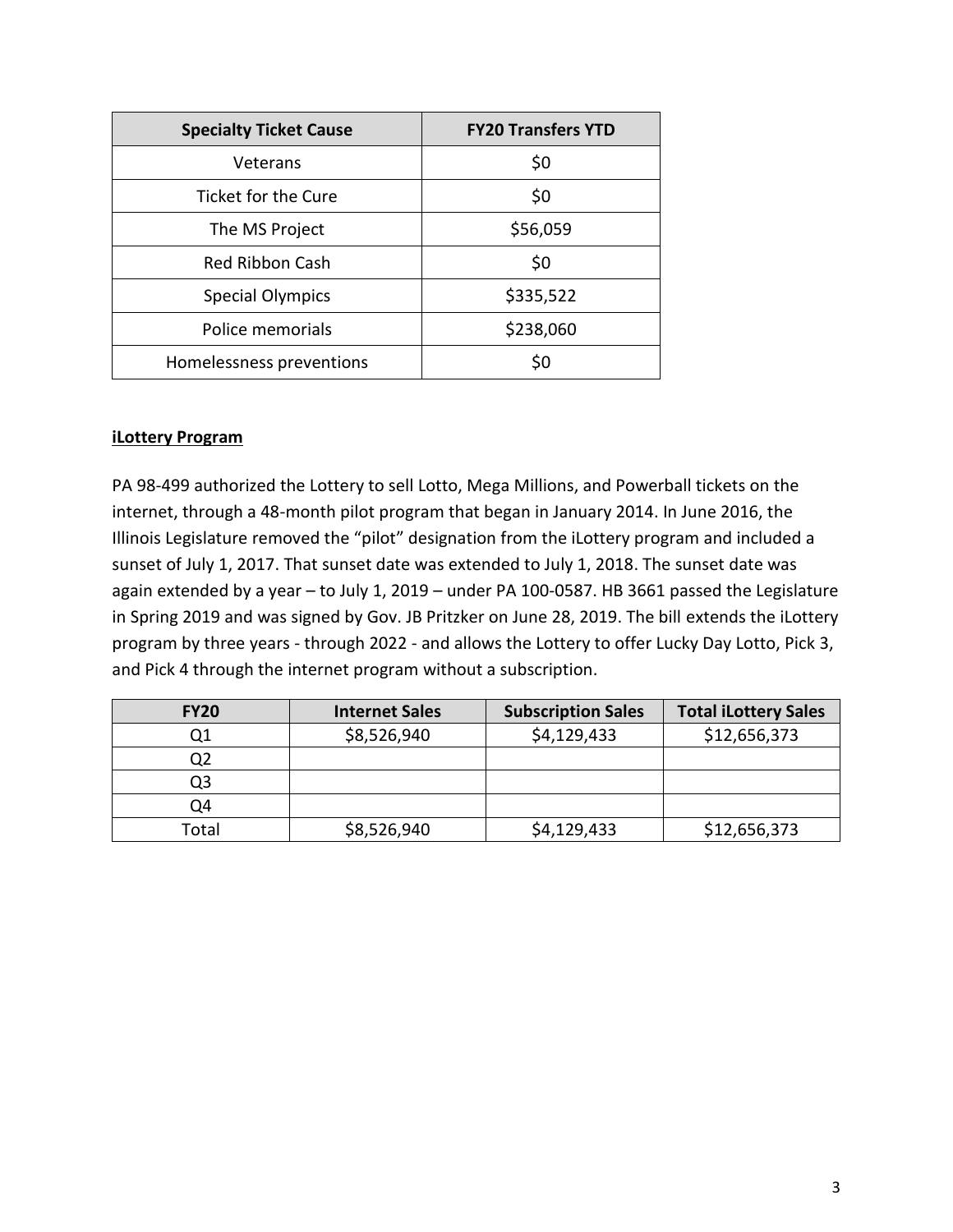# **Responsible Gaming**

In Quarter 1, the Illinois Lottery's focus was preparing and submitting an application for Level 3 World Lottery Association (WLA) Responsible Gaming (RG) Certification. The Illinois Lottery holds a Level 3 certification that it received under the previous private manager, but believed it was important to certify its current RG programming under Camelot Illinois. It is the intent of the Illinois Lottery to apply for the highest level of certification (Level 4) within the next 12 to 18 months. As part of the Level 3 submission process, the Lottery provided information on 10 responsible gaming areas:

- Research Research that was conducted and the corresponding results.
- Employee Programs Training programs offered to employees.
- Retailer Programs Training programs offered to retailers.
- Game Design How games are selected and introduced to the market.
- Remote Gaming Channels Safeguards in place to protect online players.
- Advertising and Marketing Communications Information about responsible marketing campaigns.
- Treatment Referral Information offered to potential or actual problem gambling customers.
- Stakeholder Engagement The Lottery's approach to identifying, understanding and integrating the interests of decision-makers, influencers and members of society.
- Reporting and Measurements How programs are measured and reported.
- Player Education Training related to good practices in responsible play and treatment options.

The Illinois Lottery developed a new Be Smart, Play Smart™ responsible gaming guide to assist players. A packet of 25 guides was shipped to all retail locations with the September 2019 new instant ticket pack, with instructions to place the guide into the play-slip holder. Retailers are required to monitor quantities of the guide and to obtain additional copies from their Lottery Sales Representative. The guide contains the following information:

- Tips on how to responsibly play the Illinois Lottery.
- Warning signs of problem gambling.
- Support resources for those who are concerned about their gambling.

Lastly, the Responsible Gaming Manager presented at the Illinois Council on Problem Gambling (ICPG) conference in August as part of the Lottery's stakeholder engagement strategy. Information about gambling knowledge and attitudes in Illinois was discussed, along with the actions the Illinois Lottery is taking to address the survey results. The Responsible Gaming